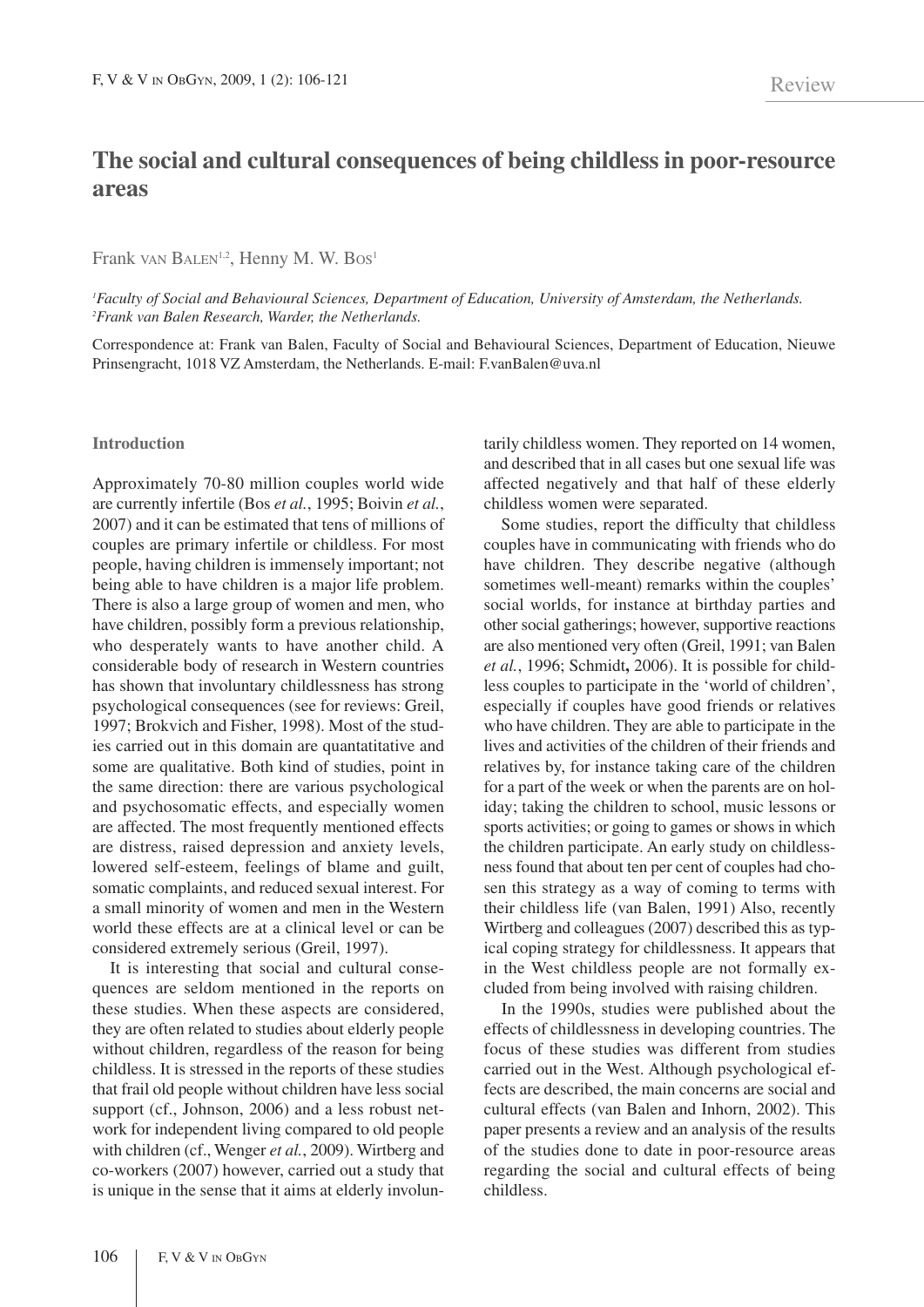## **Methods**

## *Literature search*

To collect the studies, four Internet online databases were searched. These were Web of Science, Academic Search Premier, Science Direct and PiCarta. The following search terms were used on subject areas: 'childless/childlessness' combined with 'consequences/effects' and 'infertile/infertility' combined with 'social consequences/effects'. In addition, chapters were collected from three edited volumes, namely Social Science Research on Childlessness in a Global Perspective (2000), Women and Infertility in sub-Saharan Africa (2001) and Infertility Around the Globe, New Thinking on Childlessness, Gender and Reproductive Technologies (2002). Finally papers that were possibly additional to the Internet search, were collected from special issues of journals on the topic of infertility in poor resource areas, viz: Patient Education and Counseling (1997, 2005), Reproductive Health Matters (2002), Journal of Infant and Reproductive Psychology (2004), Journal of Psychosomatic Obstetrics and Gynaecology (2007). By using the search term infertile/infertility (which may comprise secondary infertility) studies that involved women or men who want to have another child, were included in the database.

## *Interpretative phenomenological analysis*

A method based on interpretative phenomenological analysis ( IPA; Smith and Osborn, 2004) was used to order the results reported in the studies. IPA is especially useful in exploring and ordering new topics (Chapman and Smith, 2002). This method is normally used in empirical studies, in this case however it was adapted for application to a literature review. The adaptation process started from a certain framework of analysing and grouping results, followed by recoding and regrouping of the results, adapting the framework definitions of concepts, and then re-assessing and improving the way the findings of the various studies were ordered so as to establish the final framework and definitions of concepts and to locate the results in the categories and levels. To improve coherence and consistency, the co-author also coded categories, levels and frequency indications of a quarter of the studies and evaluated the concepts and assessed the framework. In this way, the results reported in the various studies were ordered into categories, intensity levels and frequency ranges.

# *Categories of consequences*

Consequences were initially categorized according to four fields in which effects are mentioned in the

various reports, namely the social, economic, legal and religious fields. While carrying out the rounds of IPA described above, it appeared more feasible to adapt these four categories. In-law effects were added to the 'economic' category because there were often essential economic effects attached to problems in the relationship with the in-laws. Couple relationships with extended family appeared to be a separate issue from 'within couple effects' which were coined 'marriage effects'. Marriage effects, such as marital instability and possible divorce, often appeared to be associated with other legal effects and were therefore added to the 'legal' category. Social effects were renamed 'community effects', in order to disentangle them from the more general use of the term social (e.g. 'social sciences' or 'social life'). The category 'religious' was augmented with the aspect 'spiritual', because this aspect was mentioned in some of the studies.

# *Intensity of effects*

Several levels of intensity within each category were used to describe the effects. It was convenient to consider four levels for each category and to include in each category effects that have roughly the same intensity.

*Community effects* (from lowest to most intense level): (i) status loss, including no respect and being a social failure; (ii) ridicule, including insults and verbal abuse; (iii) stigmatization or recognizable marginalization; and (iv) isolation, including exclusion (from ceremonies and social gatherings), rejection, being an outcasts and physical abuse perpetrated by community members.

*Economic and in-law effects* (from lowest to most intense level): (i) costs of treatment (biomedical or traditional); (ii) no economic security, including no care in old age, no economic support from others, unable to find work, no connections and restricted land use; (iii) harassment, pressure and rejection by in-laws; and (iv) exploitation and abuse perpetrated by in-laws.

*Legal and family aspects* (from lowest to most intense level): (i) inheritance restrictions, including other legal restrictions such as property rights and burial rights; (ii) marital instability, including fear of the husband taking a second wife or divorcing the childless woman; (iii) the husband actually having a second wife; and (iv) divorce, including also expulsion from the home and physical abuse and violence perpetrated by the partner.

*Religious and spiritual effects* (from lowest to most intense level): were ordered as follows (i) effects perceived by oneself: not to have children in order to fulfil religious obligations; (ii) diverse forms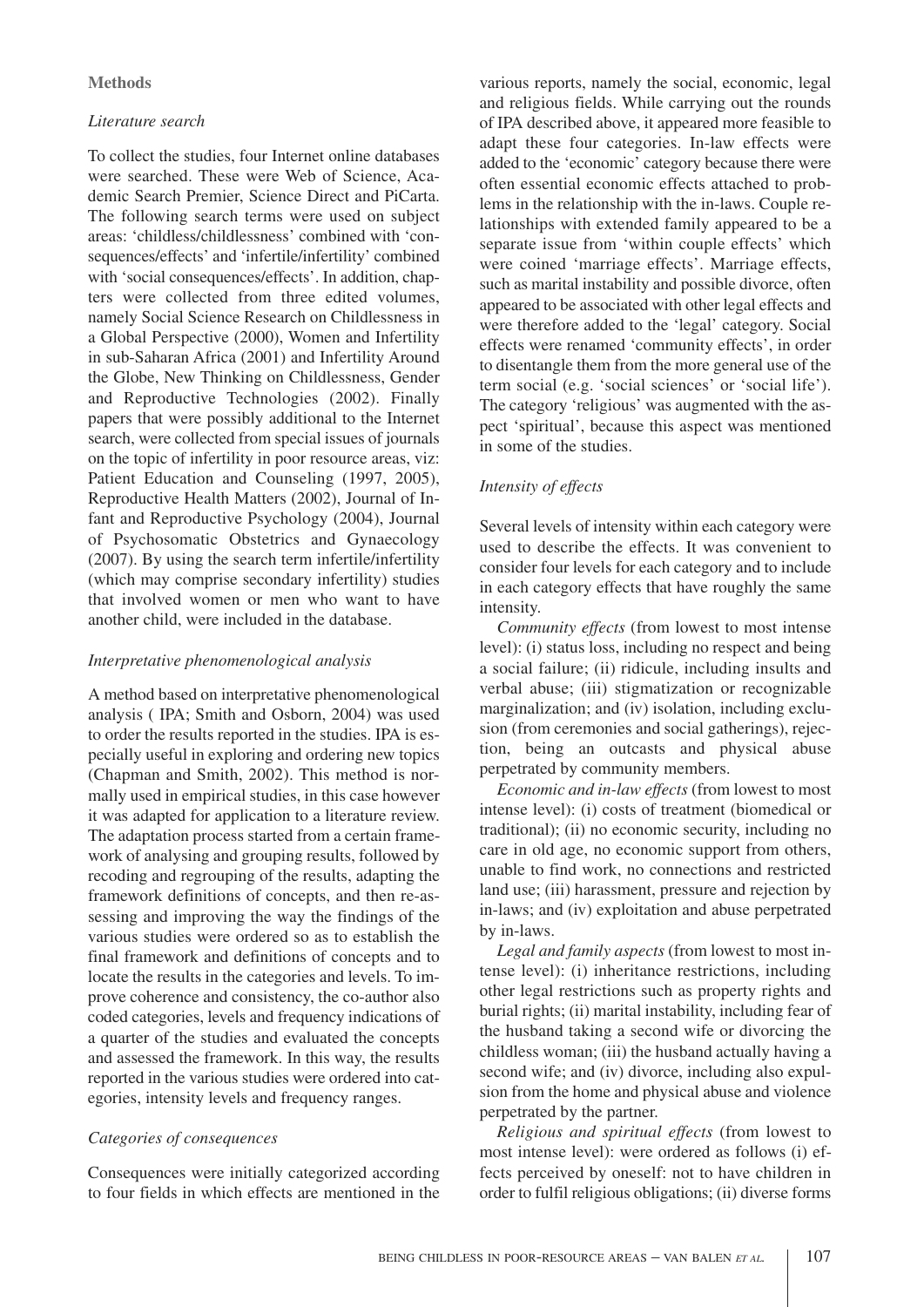of witchcraft attributed to the infertile person; (iii) having the 'evil eye' or being a considered a person whom it is better not to touch; and (iv) being considered a person who brings illnesses and disasters to the community.

## *Frequency of effects*

Because most of the studies that were collected were qualitative in character, the effects are often reported in descriptions, like 'almost all', 'common', 'frequently', and 'a few ', 'one case'. It appeared most feasible to use three frequency ranges: (1) all, almost all, majority, most; (2) many, frequent, often, common, not uncommon; and (3) some, a few, one (in small samples). In some of the reports clear indications of the frequency of some or all findings are absent. However, it could be deduced from the context whether the effect could be ranked in one of the three levels. Nevertheless, in a considerable number of papers this appeared not possible and therefore the effects were not quantified for these studies.

# **Results**

## *The studies*

Thirty-nine studies into various social effects of childlessness in poor-resource areas were collected. Of these, 19 concerned areas in sub-Saharan Africa, and 13 concerned areas the Indian subcontinent (India, Pakistan, Bangladesh, Sri Lanka). Just two studies were found concerning North-Africa and the Near East and only one concerning a Latin American country.

Some studies were sociological in character, based on a large survey and presented quantatitive data (Sundby 1997/1998; Unisa, 1999; Mulgoankar 2000a/2000b). In one of these (Sundby 1997/98), more sensitive issues were reported, that were collected through in-depth interviews in a smaller subsample. Four studies started with a psychological perspective (Denga, 1982; Fido and Zahid, 2004; Wiersema *et al.*, 2006; Donkor and Sandall, 2007). Donkor and Sandall (2007) and Wiersema and coworkers (2006) used a quantitative methodology to collect psychological and social data, while in the last authors also carried out semi-structured interviews on a subsample regarding socio-cultural aspects. Denga (1982) and Fido and Zahis (2004) reported on social effects but described only the methods used to collect psychological data.

The other studies had an anthropological approach, and employed various qualitative methods, mostly in-depth interviews with infertile people (see table 1). A few of these were based on a limited number of cases. The study by Riessmann (2000a/2002) used narrative analysis on three cases. Hollos (2003) and Hörbst (2008) performed out a qualitative analysis based on six, respectively two life histories. The report by Jenkins (2002) is a case study written in a novel-like style.

In several studies the number of the sample of infertile persons interviewed was absent (Neff, 1994; Boonmongkong, 2000; Feldman-Savelsberg, 2002). Also, in reports that used various sources of information, it is not always clear which source was the origin of the various results (Neff, 1994; Feldman-Savelsberger, 2002; Handwerker, 2002). Furthermore, a number studies were based not on information provided by infertile persons themselves but, for instance, on key-persons and focus group discussions (Okonufua *et al.*, 1997), attitudes in the general population and key Churchpersons (Pearce, 1999) or stories in newspapers and movies (Meyer, 1994). Only a few studies focused specifically on men (Dyer, 2004; Hörbst 2008). In the studies that included men, the focus was mainly on women (Bharadwaj, 2000; Nahar, 2000; Wiersema *et al.*, 2006).

Some papers had a limited perspective to start with and included only some aspects of childlessness, such as marital relational aspects (Denga, 1982), religious and spiritual effects (Meyer, 1994). Other studies were specifically focused on stigma (Apte *et al.*, 2004; Donkor and Sandall, 2007), identity, social construction and meaning (Neff, 1994; Kielman, 1998; Mariano, 2000/2004), treatment technology (Handwerker, 2002) and sexual dysfunction (Nene *et al.*, 2005). Most studies however, were not explicitly limited in focus with respect to the various social effects of childlessness. Sixteen of the reports listed at least effects in three of the social categories of effects, while 11 reports do so in two categories.

Regarding the settings, about half of the studies (18) were carried out within a community or were based on surveys in the community or the country. About the same number (15) were carried out in a medical setting or started out from a sample collected through clinics, gynaecologists and other health personnel. Two studies (Bahti *et al.*, 1999; Riessman, 2000b) used samples from a medical as well as a community source. Another report (Boonmongkong, 2000) did not specify the origin of the sample (see table 1).

The large majority (28) of studies concerned persons who were childless or primary infertile (never been pregnant). However, this is not always clearly specified in a methods section or the introduction, but could be deduced from the description and the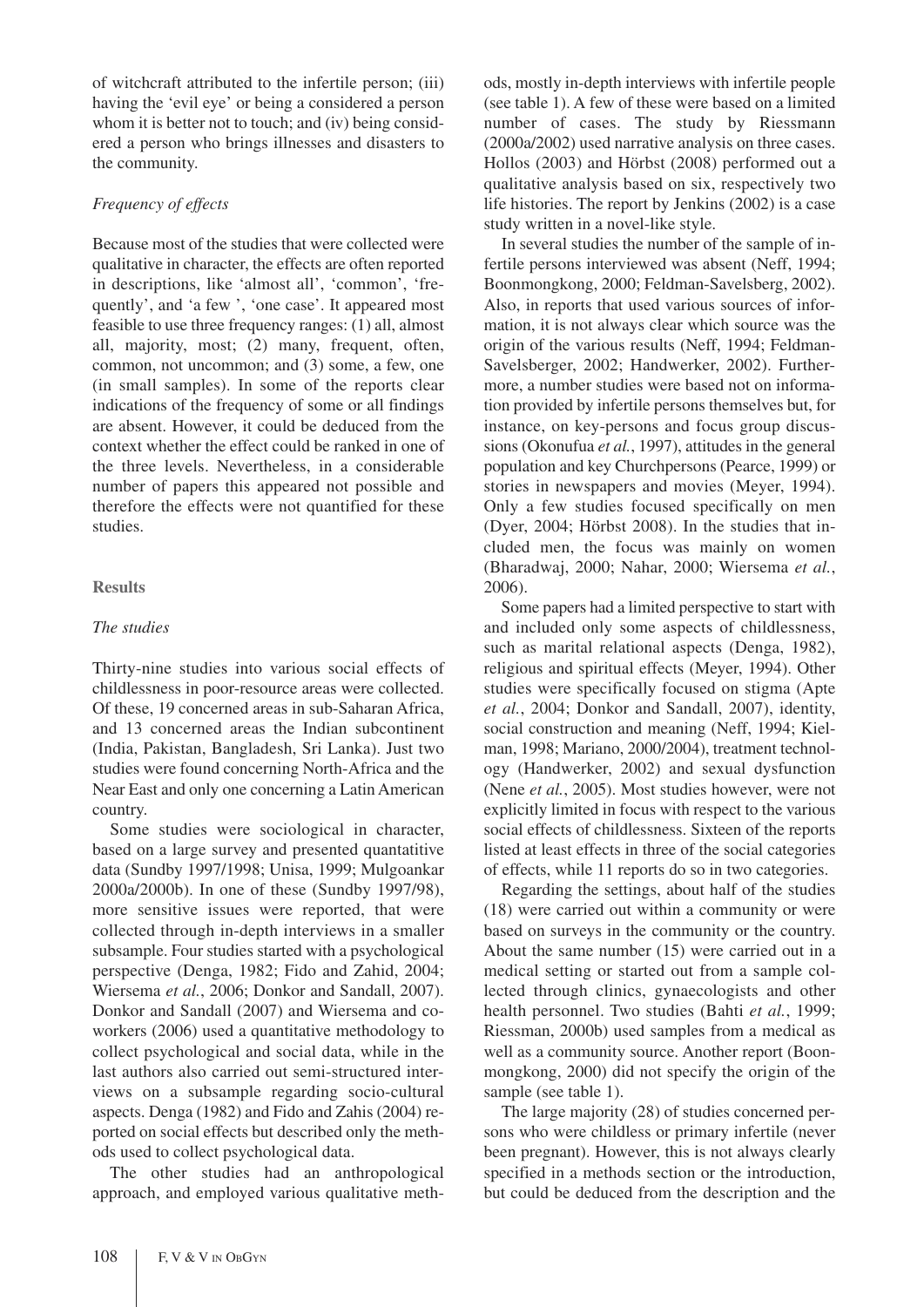| Table 1.                    |                                 |                                    | Social effects; reported in studies (in brackets indication of frequency reported; ni = no indiciation)                          |                                                                                                                                      |                                  |                                                                                                                                                                                                                                |                                                                                                 |
|-----------------------------|---------------------------------|------------------------------------|----------------------------------------------------------------------------------------------------------------------------------|--------------------------------------------------------------------------------------------------------------------------------------|----------------------------------|--------------------------------------------------------------------------------------------------------------------------------------------------------------------------------------------------------------------------------|-------------------------------------------------------------------------------------------------|
| Study                       | culture/<br>Area<br>class       | Community<br>effects               | and in-law re-<br>lation effects<br>Economic                                                                                     | Legal and marriage ef-<br>fects                                                                                                      | Religious/ spirit effects        | Sample, and Methods                                                                                                                                                                                                            | Setting and Focus Limita-<br>tion (if explicitly men-<br>tioned)                                |
|                             |                                 |                                    |                                                                                                                                  | <b>SUB-SAHARAN AFRICA</b>                                                                                                            |                                  |                                                                                                                                                                                                                                |                                                                                                 |
| 1997/1998<br>Sundby,        | The Gambia<br>National<br>Islam | Verbal abuse (some)<br>Stigma (ni) |                                                                                                                                  | Marital instability (many)<br>Fear of extra wife (often)<br>Extra wife (some) Di-<br>Inheritance restricted<br>vorce (some)<br>(iil) | $\mathbf{I}$                     | tionnaire; 17 women and 2<br>243 infertile women ques-<br>in-depth interviews and<br>men unstructured inter-<br>view; 4 women<br>keypersons                                                                                    | Primary and secondary in-<br>Countrywide survey<br>fertility                                    |
| Meyer,<br>1994              | Christian/ spirits<br>Ghana     | 1                                  | $\overline{1}$                                                                                                                   | -1                                                                                                                                   | Witchcraft (ni)<br>Evil eye (ni) | Analysis based on stories<br>in media                                                                                                                                                                                          | Newspapers, magazines<br>Limited to: Spiritual as-<br>Having no children<br>and movies<br>pects |
| Donkor and Sandall,<br>2007 | Urban and rura<br>Ghana         | Stigma (majority)                  |                                                                                                                                  | -1                                                                                                                                   | $\mathbf{I}$                     | treatment; Questionnaire<br>615 women waiting for<br>based survey                                                                                                                                                              | Primary and secondary in-<br>Limited to: Stigma<br>Medical setting<br>fertility                 |
| Denga, 1982                 | Nigeria<br>Christian<br>Urban   | T                                  |                                                                                                                                  | Marital instability (com-<br>Extra wife (common)<br>Divorce (common)<br>$m$ on)                                                      | $\overline{\phantom{a}}$         | 40 childless women and 40<br>tion about collection of so-<br>controls: but no informa-<br>cial effects                                                                                                                         | Limited to: Marital rela-<br>Childless women<br>Gynaecologists<br>tionship<br>records           |
| Okonofua et al.,<br>1997    | Patrilocal<br>Nigeria<br>Yoruba | Outcasts (ni)                      | No economic security<br>(often)                                                                                                  | (often) Expulsion of the<br>husbands house (com-<br>Inheritance restricted<br>Divorce (common)<br>$m$ on                             | Witchcraft (often)               | Focus group discussions<br>with key persons                                                                                                                                                                                    | Primary and secondary in-<br>Community setting<br>fertility                                     |
| Oyekan, 1999<br>Koster-     | Patrilocal<br>Nigeria<br>Urban  | Stigma (ni)                        | in-laws (ni) Exploitation<br>in-laws (ni)<br>No economic security<br>Old age (common)<br>Harassment by<br>(common)<br>(abuse) by | Fear of extra wife (ni)<br>Fear of divorce (ni)<br>Divorce (some)                                                                    | Being a witch<br>(iii)           | In-depth interviews with 25<br>women confronted with in-<br>fertility and several keyper-<br>naire among other women<br>visiting traditional healers<br>Semi-structured question-<br>Questionnaire of school<br>youths<br>sons | Childless (barren) women<br>Community-based                                                     |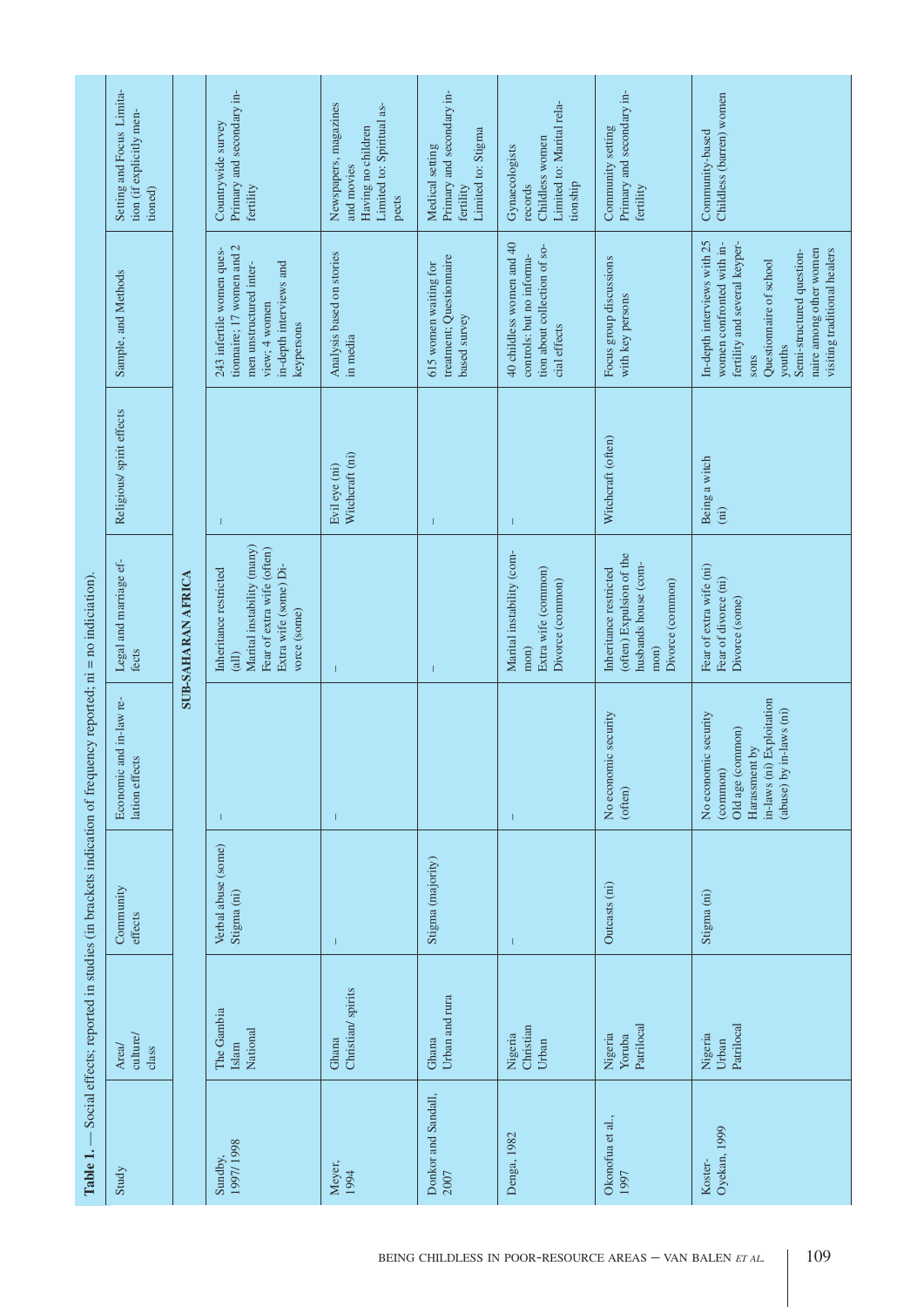| attitude about childlessness<br>Being childless<br>Community                                                                                           | Community based, house-<br>Childless (barren) women<br>hold survey                       | Based on household survey<br>Self-defined infertility<br>(170 interviews) | Medical setting<br>Having no child                                                                              | Childless (by implication)<br>Community level<br>and medical<br>personnel                                            | Limited to: Identity of in-<br>Self-defined infertility<br>fertile women<br>local health<br><b>Based</b> on<br>clinics | Primary and secondary in-<br>Medical setting<br>fertility                | Based on household survey<br>Childless women                 |
|--------------------------------------------------------------------------------------------------------------------------------------------------------|------------------------------------------------------------------------------------------|---------------------------------------------------------------------------|-----------------------------------------------------------------------------------------------------------------|----------------------------------------------------------------------------------------------------------------------|------------------------------------------------------------------------------------------------------------------------|--------------------------------------------------------------------------|--------------------------------------------------------------|
| men and women, and inter-<br>views and participant ob-<br>studies: attitudes of 104<br>servation charismatic<br>Based on 2 previous<br>churckeypersons | 6 women aged 30-80:<br>life histories                                                    | Conversations with 21 self-<br>defined infertile<br>Women                 | Participant observation and<br>2 males with infertility (re-<br>sults based on one case)<br>in-depth interviews | tile women, husbands and<br>and interviews with infer-<br>Participant observation,<br>No numbers given<br>keypersons | 25 interviews with selfde-<br>fined infertile<br>women                                                                 | 30 life histories of<br>infertile women                                  | 25 infertile and 23 fertile<br>women; In-depth<br>Interviews |
| 1                                                                                                                                                      | T                                                                                        | 1                                                                         |                                                                                                                 | Witchcraft (ni)                                                                                                      | $\mathbf{I}$                                                                                                           | -1                                                                       | T                                                            |
| Burial rights (ni)                                                                                                                                     | No right of residence (ex-<br>pulsion) (all)<br>Divorce (all)                            | Marital instability (ni)<br>Divorce (often)                               |                                                                                                                 | No property after divorce<br>Fear of divorce (ni)<br>(iii)                                                           | Divorce (often/<br>common)                                                                                             | Extra wives (few) Di-<br>Marital instability<br>vorce (most)<br>(mostly) | Marital instability (often)                                  |
| No connections (all)<br>Old age (ni)                                                                                                                   | security (some)<br>No economic                                                           | Rejection by<br>in-laws (ni)                                              | $\mathbf{I}$                                                                                                    | and less land<br>Less gifts<br>$\rm (ni)$                                                                            | $\mathbf{I}$                                                                                                           | Child labour (ni)<br>Old age (ni)                                        | Harassment by<br>in-laws (often)                             |
| No respect (many)<br>Ridicule (many)<br>Stigma (margin)<br>Exclusion cere-<br>Outcast (many)<br>monies (all)<br>(many)                                 | Stigma (margin) (all)<br>No respect (all)<br>Physical abuse<br>Exclusion (all)<br>(some) | Ridicule (ni)                                                             | Verbal abuse (ni)<br>Status loss (ni)<br>Stigma (ni)                                                            |                                                                                                                      | T                                                                                                                      | No respect (ni)                                                          | Verbal abuse (all)<br>No respect (all)<br>Stigma (all)       |
| Nigeria<br>Yoruba                                                                                                                                      | Patrilocal<br>Nigeria<br>Village                                                         | Patrilocal<br>Christian<br>Urban<br>Chad                                  | Urban<br>Mali                                                                                                   | Rural poor<br>Cameroon                                                                                               | Tanzania<br>Villages<br>Islam                                                                                          | Urban district<br>Tanzania                                               | Tanzania<br>Urban                                            |
| Pearce, 1999                                                                                                                                           | Hollos, 2003                                                                             | Leonard, 2002                                                             | Hörbst, 2008                                                                                                    | Savelsberg,<br>Feldman-<br>2002                                                                                      | Kielman, 1998                                                                                                          | Gijsels et al.,<br>2001                                                  | Larsen, 2008<br>Hollos and                                   |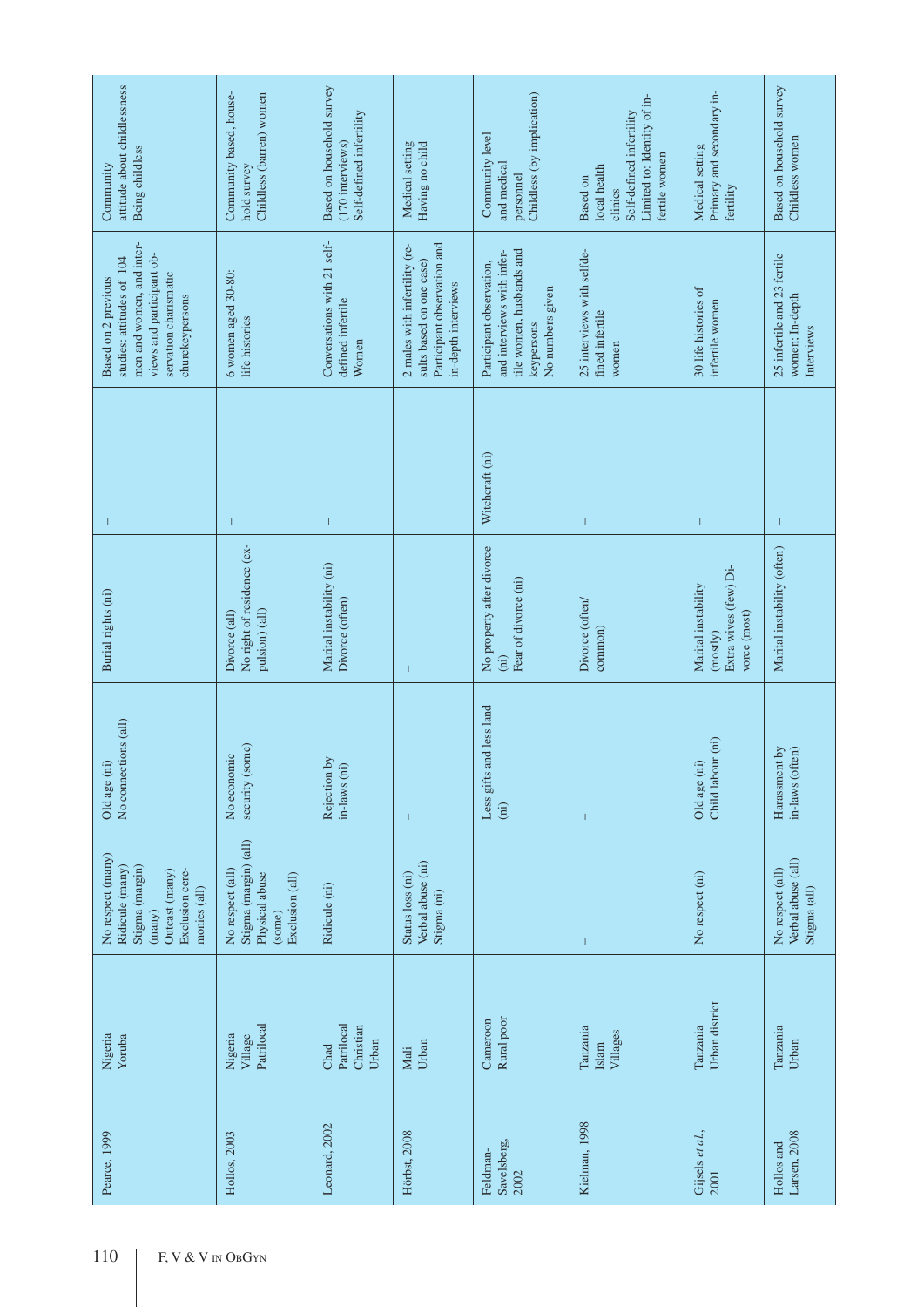| Snowball starting<br>Childless women<br>from community<br>level                                       | Limited to: Meaning of<br>Community level<br>Childless women<br>childlessness | Primary and secunday in-<br>Community setting<br>fertility                                                                                                                                 | (secondary infertility)<br>Partly men with child<br>Infertility clinic | Partly women with child<br>(secondary infertility)<br>Infertility clinic                              |                      | Having no children<br>community based<br>Clinic and | No indication of kind of in-<br>Limited to: Social con-<br>struction of infertility<br>Community based<br>fertility | Primary infertility (by im-<br>IVF clinics<br>plication)             |
|-------------------------------------------------------------------------------------------------------|-------------------------------------------------------------------------------|--------------------------------------------------------------------------------------------------------------------------------------------------------------------------------------------|------------------------------------------------------------------------|-------------------------------------------------------------------------------------------------------|----------------------|-----------------------------------------------------|---------------------------------------------------------------------------------------------------------------------|----------------------------------------------------------------------|
| Semi structured interviews<br>10 fertile, and keypersons;<br>Snowball 25 infertile<br>women, 9 cured, | $(3 \csc s$ reported on)<br>18 infertile women;<br>informal interviews        | with infertile persons, com-<br>Two case studes described<br>Interviews and discussion<br>munity leades (no num-<br>Participant observation,<br>bers given) and 17<br>traditional healers. | 27 men seeking treatment;<br>In-depth interviews                       | ment; In-depth interviews<br>30 women seeking treat-                                                  |                      | 17 infertile women;<br>In-depth interviews          | Anthropological fieldwork<br>and case study (no num-<br>bers mentioned)                                             | 45 semi structured inter-<br>views in IVF clinics<br>(women and men) |
| T                                                                                                     | T                                                                             | $\mathsf I$                                                                                                                                                                                | T                                                                      | 1                                                                                                     |                      | 1                                                   | $\overline{1}$                                                                                                      | $\overline{\phantom{a}}$                                             |
| Fear of divorce (some)                                                                                | Fear of divorce (ni)                                                          | $\mathsf I$                                                                                                                                                                                | $\mathbf{I}$                                                           | Marital instability (many)<br>Physical abuse by partner<br>Fear of divorce<br>$(\text{many})$<br>few) | INDIAN SUB-CONTINENT |                                                     |                                                                                                                     | $\overline{1}$                                                       |
| Lack support old<br>age (almost all)                                                                  | T                                                                             | $\mathsf I$                                                                                                                                                                                | T                                                                      |                                                                                                       |                      | Pressure by in-laws (one)                           | $\overline{\phantom{a}}$                                                                                            | Harassment by in laws<br>(i)                                         |
| Exclusion (cere-<br>Isolation (all)<br>monies) (all)<br>Stigma (all)                                  | Stigma (fringe) (ni)                                                          | Status loss (ni)<br>(slolation (ni)<br>Ridicule (ni)                                                                                                                                       | Verbal abuse (many)<br>Status loss (some)<br>Stigma (many)             | Outcasts (many)<br>Ridicule/ verbal<br>Stigma (many)<br>abuse (many)                                  |                      | Isolation (one)                                     | Stigma (margin) (ni)                                                                                                | Stigma (almost all)<br>Isolation (ni)                                |
| Mozambique<br>Matrilineal<br>Rural                                                                    | Mozambique<br>Patrilocal<br>Rural                                             | Botswana village<br>area                                                                                                                                                                   | South Africa<br>Urban                                                  | South Africa<br>Urban                                                                                 |                      | Low income Urban<br>Pakistan                        | Tribe<br>India                                                                                                      | Several big cities<br>India                                          |
| 1997/2002<br>Gerrits,                                                                                 | 1999/2004<br>Mariano,                                                         | Upton, 2001                                                                                                                                                                                | Dyer, 2002                                                             | Dyer, 2002                                                                                            |                      | Bhatti et al.,<br>1999                              | Neff, 1994                                                                                                          | Bharadwaj,<br>2000                                                   |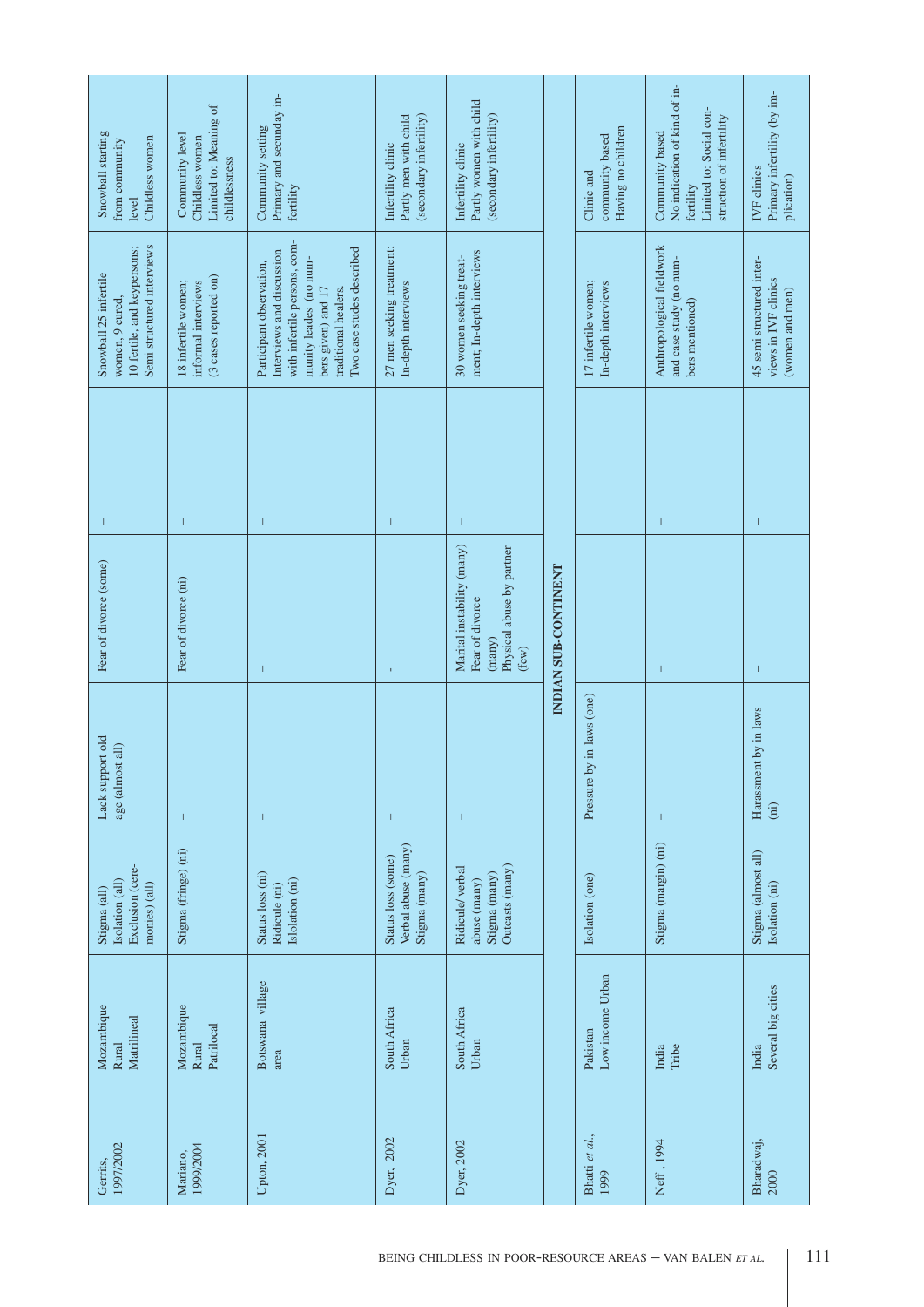| on household survey<br>Community based<br>Being childless                                   | Community based<br>Childless women                                               | Infertility clinic and village<br>childless women<br>based                                            | on household survey<br>Community based<br>Childless women                                                                   | place area (community)<br>Data collected in work-<br>Limited to: Stigma<br>Childless women | Community based<br>Childless women                                                                                                | Childless couples with sex-<br>ual dysfunction<br>Fertility clinic                                 |
|---------------------------------------------------------------------------------------------|----------------------------------------------------------------------------------|-------------------------------------------------------------------------------------------------------|-----------------------------------------------------------------------------------------------------------------------------|--------------------------------------------------------------------------------------------|-----------------------------------------------------------------------------------------------------------------------------------|----------------------------------------------------------------------------------------------------|
| (results based on women's<br>semistructured interviews<br>225 childless couples<br>reports) | less women of upper class;<br>Narrative analysis 3 child-<br>In-depth interviews | 31 in-depth interviews with<br>infertile women, partici-<br>pant observation                          | structured interviews (not<br>childless women: semi<br>332 childless women:<br>questionnaires; 60<br>reported on)           | 107 childless female sex<br>workers; Interviews and<br>group discussion                    | 5 infertile, 22 cured and 11<br>fertile women. Participant<br>terviews, and informal in-<br>observation, in-depth in-<br>terviews | dysfunction; Semi struc-<br>tured and in-depth inter-<br>40 couples with sexual<br>views           |
|                                                                                             |                                                                                  | T                                                                                                     | 1                                                                                                                           | I                                                                                          |                                                                                                                                   |                                                                                                    |
| Fear of divorce<br>(iii)                                                                    | Fear of divorce (some)                                                           | Fear of divorce (some)                                                                                | Physical abuse husband<br>Fear of divorce (few)<br>Extra wife (some)<br>(some)                                              |                                                                                            | Divorce (some)                                                                                                                    |                                                                                                    |
| Harassment by in-laws<br>Cost of IVF (some)<br>(iii)                                        | Exploitation by in-laws<br>Harassment by in-laws<br>(one)<br>(dil)               | Pressure by in-laws (all)                                                                             | 1                                                                                                                           | $\mathsf I$                                                                                | $\overline{\phantom{a}}$                                                                                                          | Harassment and rejection<br>Exploitation by in-laws<br>by in-laws (many)<br>(very common)          |
| Verbal abuse (ni)<br>Status loss (ni)<br>Stigma (ni)                                        | 1                                                                                | Status loss (almost<br>Outcasts (some)<br>Ridicule (often)<br>Stigma (all)<br>$\overline{\text{all}}$ | Verbal abuse (some)<br>No respect (some)<br>Stigma (common)<br>(ceremonies) (fre-<br>Isolation and<br>Exclusion<br>quently) | Stigma (all)                                                                               | $\overline{\phantom{a}}$                                                                                                          | Stigma (distinction)<br>Rejection (humilia-<br>tion at gatherings)<br>(almost all)<br>(almost all) |
| Urban slum<br>India                                                                         | Middle class<br>India                                                            | India rural Kerala                                                                                    | Villages<br>India                                                                                                           | Sex workers<br>India                                                                       | Tribe<br>India                                                                                                                    | Urban<br>India                                                                                     |
| 2000a/2000b<br>Mulgoankar,                                                                  | 2000a/2002<br>Riessman,                                                          | Riessman,<br>2000b                                                                                    | Unisa, 1999                                                                                                                 | Apte et al., 2004                                                                          | Chenchelgudem,<br>Guntupalli and<br>Meera<br>2004                                                                                 | Nene et al.,<br>2005                                                                               |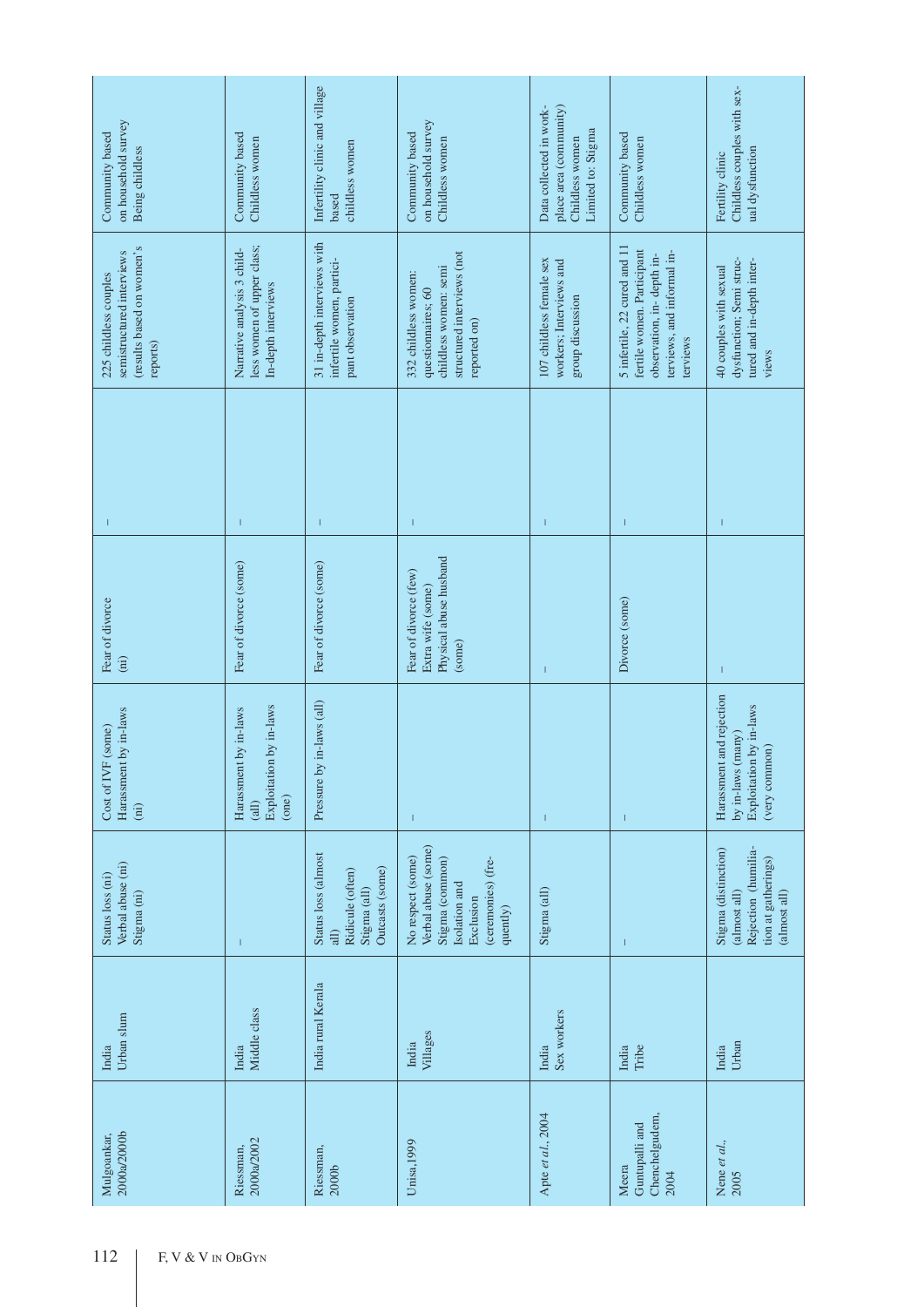| Infertility clinic<br>Being childless                            | Community based<br>Being childless                                                                                  | Community based and so-<br>Being childless<br>cial network                                                                                                                        |                    | Being childless<br>Hospital based                                          | No indication of kind of in-<br>Limited to: Psychological<br>Hospital based<br>fertility<br>distress | No child (by implication)<br>Limited to: IVF as a new<br>Hospital based<br>technology                                                               | Having no child<br>Interviews in<br>hospital                                                              |
|------------------------------------------------------------------|---------------------------------------------------------------------------------------------------------------------|-----------------------------------------------------------------------------------------------------------------------------------------------------------------------------------|--------------------|----------------------------------------------------------------------------|------------------------------------------------------------------------------------------------------|-----------------------------------------------------------------------------------------------------------------------------------------------------|-----------------------------------------------------------------------------------------------------------|
| 4 couples and 18 women in<br>treatment; In-depth inter-<br>views | In-depth interviews, and 60<br>men and women general<br>20 infertile women;<br>population                           | women and keypersons;<br>11 urban middle class<br>20 rural poor women,<br>Life story interviews<br>Rural: community<br>snowball method<br>Urban: personal<br>network and<br>based |                    | Semi structured interviews<br>100 infertile women and<br>90 fertile women; | trols: but no information on<br>collection of social effects<br>120 women and 125 con-               | and interviews with various<br>100 women in treatment by<br>50 other women and 5 men<br>semi-structured interviews,<br>questionnaire,<br>keypersons | child; Ethnographic inter-<br>and 10 women with one<br>39 women in treatment,<br>views and life histories |
|                                                                  | Not to touch (all women)<br>Responsible for illnesses<br>(one woman)                                                | $\mathbf{I}$                                                                                                                                                                      |                    | Witchcraft (ni)<br>Evil eye (ni)                                           | т                                                                                                    | Pious duties (ni)                                                                                                                                   | Pious duties (ancestor)<br>(frequently)                                                                   |
|                                                                  | (frequent women) Rejec-<br>tion by husband (many)<br>Fear of divorce                                                | Fear of extra wife (all)<br>Inheritance restricted<br>Extra wife (rural:<br>Fear of divorce<br>common)<br>(ial)<br>(iil)                                                          | <b>OTHER AREAS</b> | Fear of extra wife (ni)<br>Fear of divorce (ni)                            | Fear of violence (some)<br>Fear of divorce (some)                                                    |                                                                                                                                                     | Fear of extra wife (some)<br>Fear of divorce (some)                                                       |
| Rejection in-laws (some)<br><sup>TF</sup> (all)<br>Cost of IV    | No work (many women)<br>in-laws (some women)<br>in-laws (some women)<br>Exploitation by<br>Rejection by             | in-laws (com-<br>Cost treatment (almost<br>Old age (rural: mostly)<br>Social Support (espe-<br>Child earnings (rural:<br>cially: rural)<br>Rejection<br>mostly);<br>mon)<br>all)  |                    |                                                                            | T                                                                                                    |                                                                                                                                                     | costs (ni)<br>Harassment by<br>in-laws (ni)<br>Old age (ni)<br>Treatment                                  |
| Verbal abuse (many)<br>Stigma (many)                             | Stigma (all women)<br>Physical abuse (ni)<br>Status loss (many<br>Rejection (all<br>Ridicule (ni)<br>women)<br>men) | Social failure (often)<br>cially in rural area)<br>Mobility restriction<br>Stigma (all) (espe-<br>(Rural: mostly)<br>Isolation (all)                                              |                    | Exclusion (ni)<br>Rejection (ni)<br>Stigma (ni)                            | Stigma (all)                                                                                         | Social failure (ni)                                                                                                                                 | Social failure (no re-<br>Insults (some)<br>spect) (some)                                                 |
| Middle class<br>Urban<br>India                                   | Bangla Desh<br>Poor urban                                                                                           | Poor rural and mid-<br>dle class big city<br>Bangla Desh                                                                                                                          |                    | Urban poor<br>Egypt<br>Islam                                               | Litterate and<br><b>Illetrate</b><br>Kuwait<br>Islam                                                 | Big city<br>China                                                                                                                                   | Vietnam<br>Rural                                                                                          |
| Widge, 2005                                                      | Nahar, 2000                                                                                                         | Nahar, 2007                                                                                                                                                                       |                    | Inhorn, 1994                                                               | Fido and Zahid,<br>2004                                                                              | Handwerker,<br>2002                                                                                                                                 | 2000/2002<br>Pashigian,                                                                                   |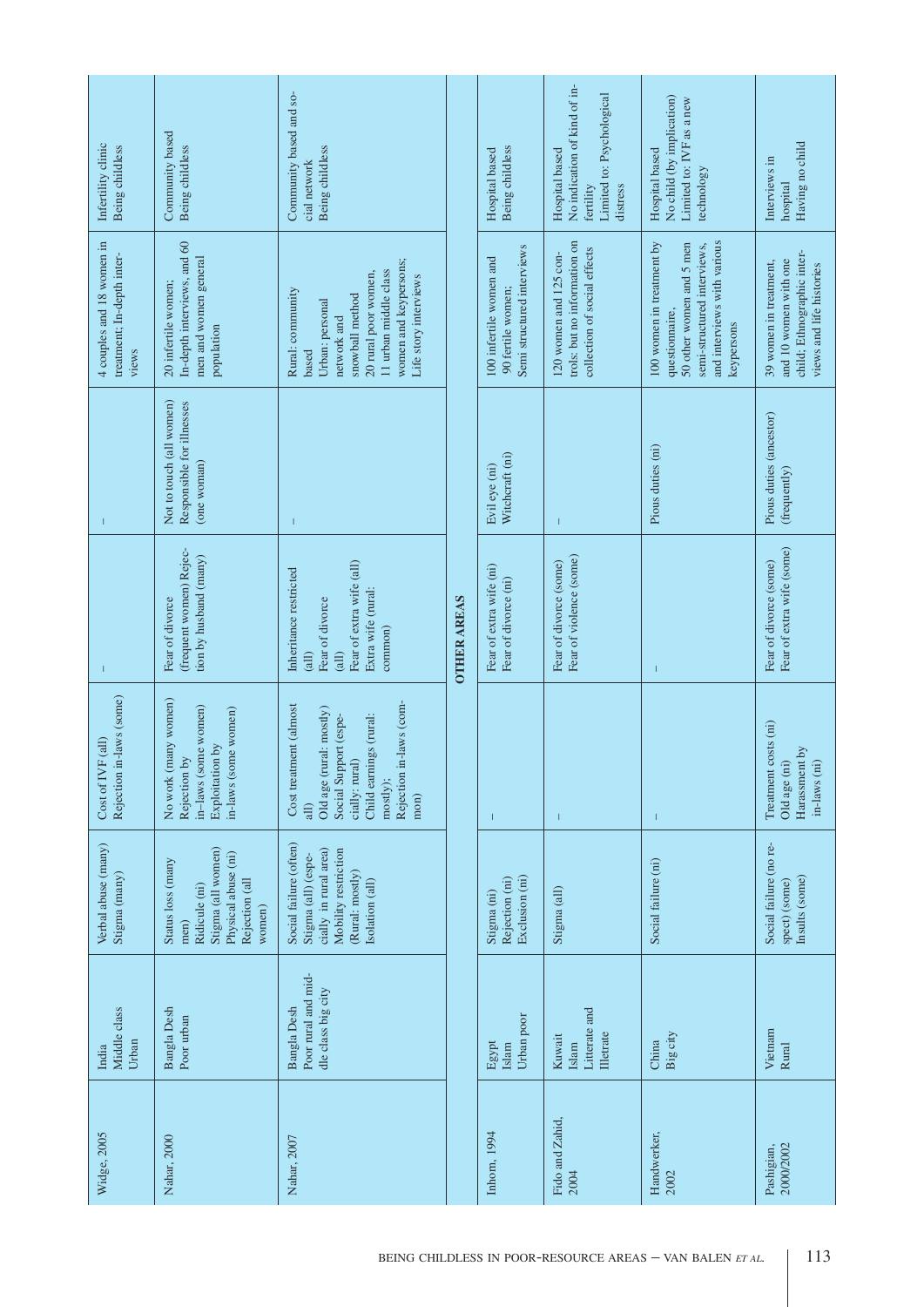| Primary infertility<br>Interviews in<br>hospital                                                                                                              | Primary infertility (by im-<br>No information about set-<br>plication)<br>ting | Childless couple<br>Landlord/lady<br>of researcher                   |
|---------------------------------------------------------------------------------------------------------------------------------------------------------------|--------------------------------------------------------------------------------|----------------------------------------------------------------------|
| in treatment by semi-struc-<br>psychological and medical<br>118 couples questionnaire<br>aspects. Results based on<br>15 men and 13 women<br>tured interviews | Patients; No numbers<br>Interviews female<br>given                             | lowed for more than year;<br>One childless couple fol-<br>Life story |
| $\overline{\phantom{a}}$                                                                                                                                      | I                                                                              |                                                                      |
| Marital instability (not<br>Fear of divorce<br>uncommon)<br>(frequent)                                                                                        | Fear of extra wife (all)<br>Fear of divorce (all)                              | I                                                                    |
| Cost of treatment (some)<br>Old age (many)<br>Pressure by in-laws<br>(some)                                                                                   | Rejection by<br>(in<br>$In-1$ aws (                                            | I                                                                    |
| $\overline{\phantom{a}}$                                                                                                                                      | Stigma (some)                                                                  | Stigma (ni)                                                          |
| Vietnam<br>Big city                                                                                                                                           | Bhoedhism<br>Thailand                                                          | Roman Catholic<br>Costa Rica<br>Urban                                |
| Wiersema et al.,<br>2006                                                                                                                                      | Boonmongkong,<br>2000                                                          | Jenkins,<br>2002                                                     |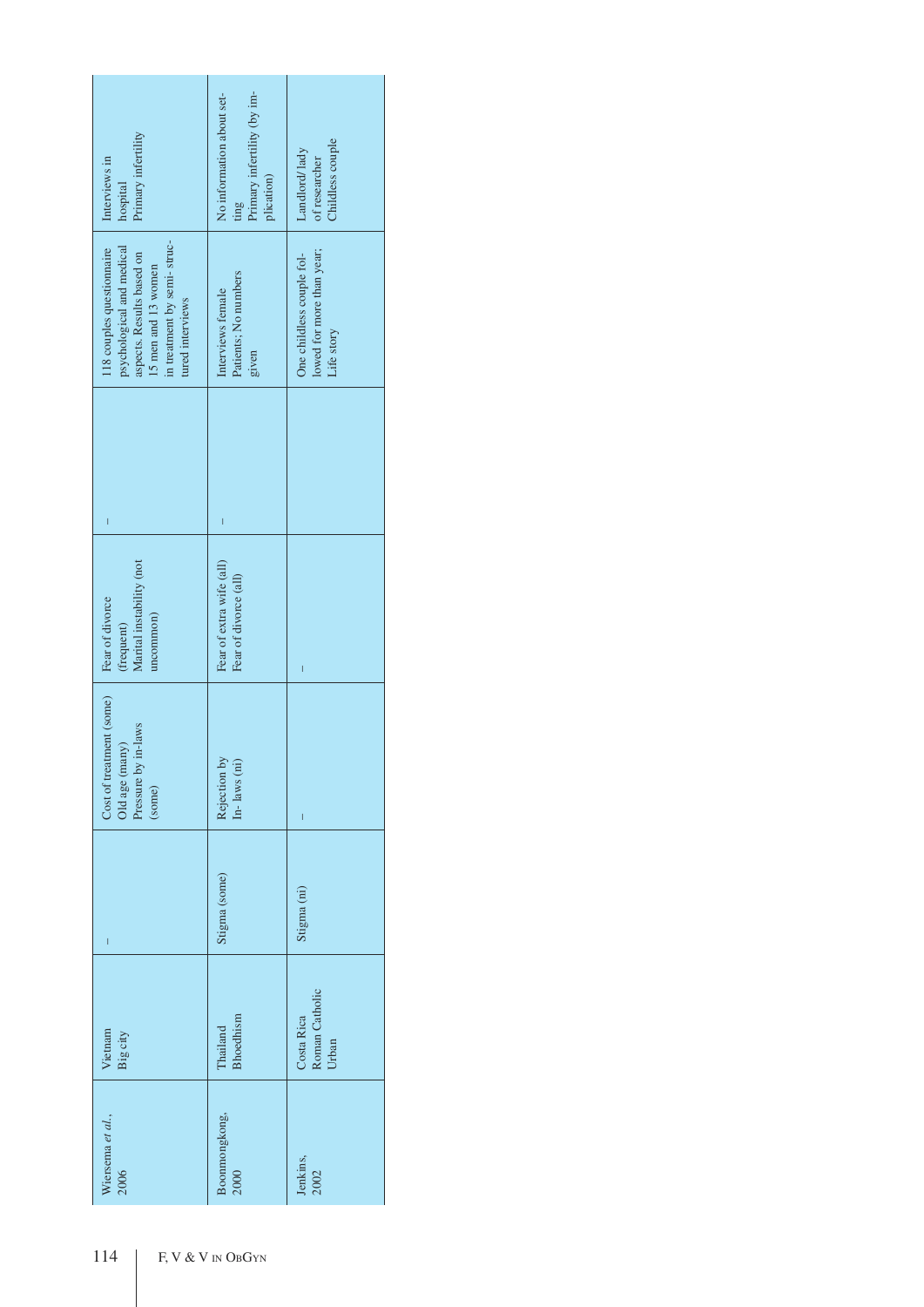results (or by implication), and in one case based on state politics (Handwerker, 2002). This last mentioned paper was based on interviews with infertile women in China, at a time and in an area where a strict one child policy in force. Seven studies included primary and secondary infertility (having been pregnant before), or people who had a child in the current or previous relationship. Two reports used the concept of self-defined infertility; that is the woman defines her situation as infertile, irrespective of the medical or social definitions (Kielman, 1998; Leonard, 2002). In two papers the term 'infertile' was used without there being sufficient information to decide whether or not this included women with children (Neff, 1994: Fido and Zahid, 2004).

## *Social effects*

Community effects are mentioned in almost all reports (32). Stigma was mentioned the most (in 25 reports), while the highest intensity of community effects (isolation, rejection and exclusion) is mentioned in 14 reports. Status loss, social failure and no respect are also mentioned in 14 reports, as are ridicule and verbal abuse.

Economic and in-law effects are mentioned in most studies (21). In five of these, the effects concern the costs of infertility treatment, by either modern biomedicine or traditional medicine (e.g. healers or herbs). In 11 cases, economic insecurity is mentioned, for example no support in old age, receiving fewer gifts and less land, and having fewer relations. Harassment and feeling rejected by in-laws are mentioned in 15 reports, in four reports this was at the level of exploitation and abuse.

Legal and marriage effects were are reported in 26 of the reports. In five cases, the effects concerned inheritance restrictions and restricted burial rights. Many (21) of the reports mention marital instability, fear of divorce or fear of the husband taking an extra wife. Five of the reports state that husbands had actually taken a second wife. Divorce, expulsion from the home or physical abuse perpetrated by the husband is mentioned in 11 reports.

Religious and spiritual effects are mentioned in a few (8) of the reports. In two reports these had to do with the thoughts and feelings of the infertile person, namely fearing that pious duties could not be carried out after one's death. The other cases concerned accusations of witchcraft: diverse forms of witchcraft were mentioned five times, having the evil eye or being considered a person one had better not touch three times, and considered someone who brings illnesses and disasters to others in one paper (see figure 1).

## *Frequency of incidence*

The frequency of incidence of at least one of the social effects of being childless was indicated in 30 of the reports. More than half of these reports mention status loss and ridicule as happening frequently or always. The majority of the papers indicate that stigma and isolation are happening to most of the infertile persons. Several of the other social effects, such as no economic security, harassment by in-laws and marital instability were reported in about half of the papers as happening often. In the papers that mentioned the frequency in which husbands have actually taken a second wife or actually divorced their wives this was described in about equal numbers as happening in a few cases or happening often (see figure 2).

## *Comparison of sub-Saharan Africa and the Indian subcontinent*

A comparison was made regarding the two regions in which most of the studies were carried out, namely sub-Saharan Africa (19 studies) and the Indian subcontinent (13 studies). The studies performed in the Indian subcontinent reported the most severe level of community effects (isolation) more frequently than the studies carried out in sub-Saharan Africa (54% vs 32%). Also, stigma was reported more often in the studies performed in the Indian subconinent compared to these in sub-Saharan Africa (77% vs 53%). Harassment (69% vs 16%) and exploitation (23% vs 5%) by in-laws were also reported much more in studies carried out in the Indian subcontinent compared to these performed in sub-Saharan Africa. On the other hand, actual divorce as a consequence of being childless was more frequently reported in sub-Saharan Africa than in the Indian subcontinent (47% vs 15%). Also a a lack of economic security was more often reported in the sub-Saharan studies compared to these in the Indian subcontinent (37% vs 15%) (see further figure 3).

#### **Discussion**

Over the last decade, a substantial number of papers have been published about the social consequences of being childless in poor resource areas. This subject is thus getting at least some of the attention that was promised in the action plan of the International Conference of Population and Development in Cairo (ICPD, 1994), which for the first time included infertility care in its goals for reproductive health. However, it is remarkable that most of the studies were carried out in sub-Saharan Africa and the Indian subcontinent. Almost no papers have been pub-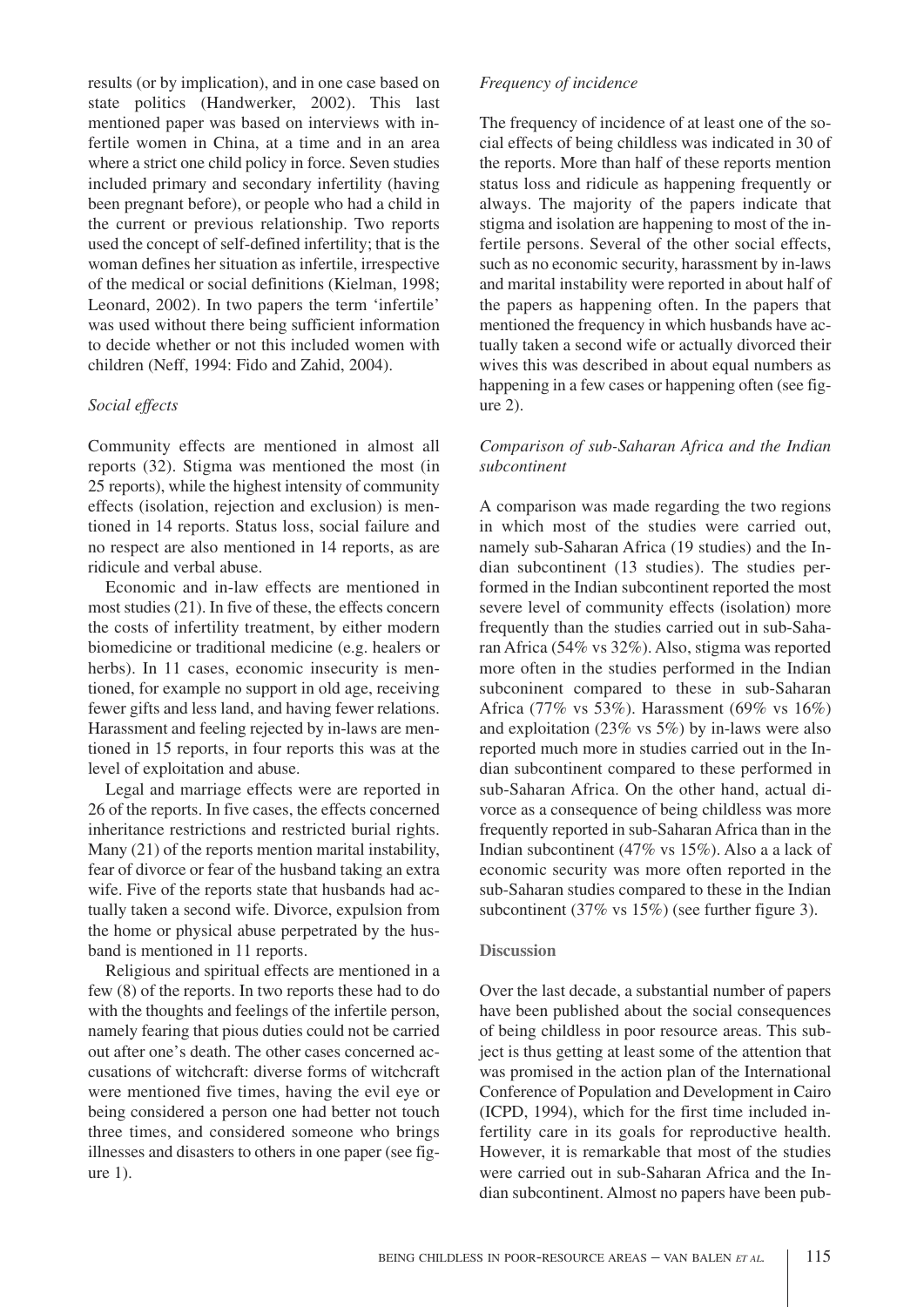

*Fig. 1.* — Number of studies in which diverse effects are mentioned

lished about Latin America or North Africa and the Near East. The majority of the studies in sub-Saharan Africa were carried out by Western anthropologists. It can be speculated that sub-Saharan Africa is still a very accessible area for Western anthropological research, and this is helpful in publishing in international (English–language) journals. The studies performed in the Indian subcontinent were mostly undertaken by scientists indigenous to the area. In the Indian subcontinent, in contrast to many other areas, English is both still an official language and language that scientists use to communicate, which is an advantage as regards getting papers published in international journals. These factors may be partly responsible for the relatively large body of papers concerning the two areas that are published in international journals.

Regarding the few papers published about areas in North Africa and the Near East, one can speculate that the rather prominent separation between the world of men and that of women in many Arabian and Islamic areas might hamper research in this field, especially because of the difficulties in getting access to women in the home. Regarding the few studies carried out in Latin America, social consequences of childlessness might be less intense, because of the same cultural and economic forces that might explain the lack of serious social consequences in Western societies. Some cultural researchers state that Latin America has much in common with Western Europe and could possibly be considered a sub-civilization within Western civilization (Huntington, 1997) or is closely linked to Western culture and especially to that of Catholic Europe (Inglehart 1997)**.**

The most frequently mentioned serious consequences of being childless are in the realm of community effects, in-law effects and effects on marriage. These severe effects concern almost exclusively women. This might be partly caused by still prevailing ideas that infertility is a woman's 'fault' or the denial of the existence of male infertility. It is remarkable that the most severe community effect, namely isolation and exclusion, is mentioned in ten reports. This situation creates an extremely difficult life for childless women, especially in communities in which people are well known to each other. But also stigma or being marginalized (mentioned in 24 reports), makes life very difficult in a village or quarter in which community life is the centre of most human interactions. The reactions of in-laws, and especially the mother in-law, also make childlessness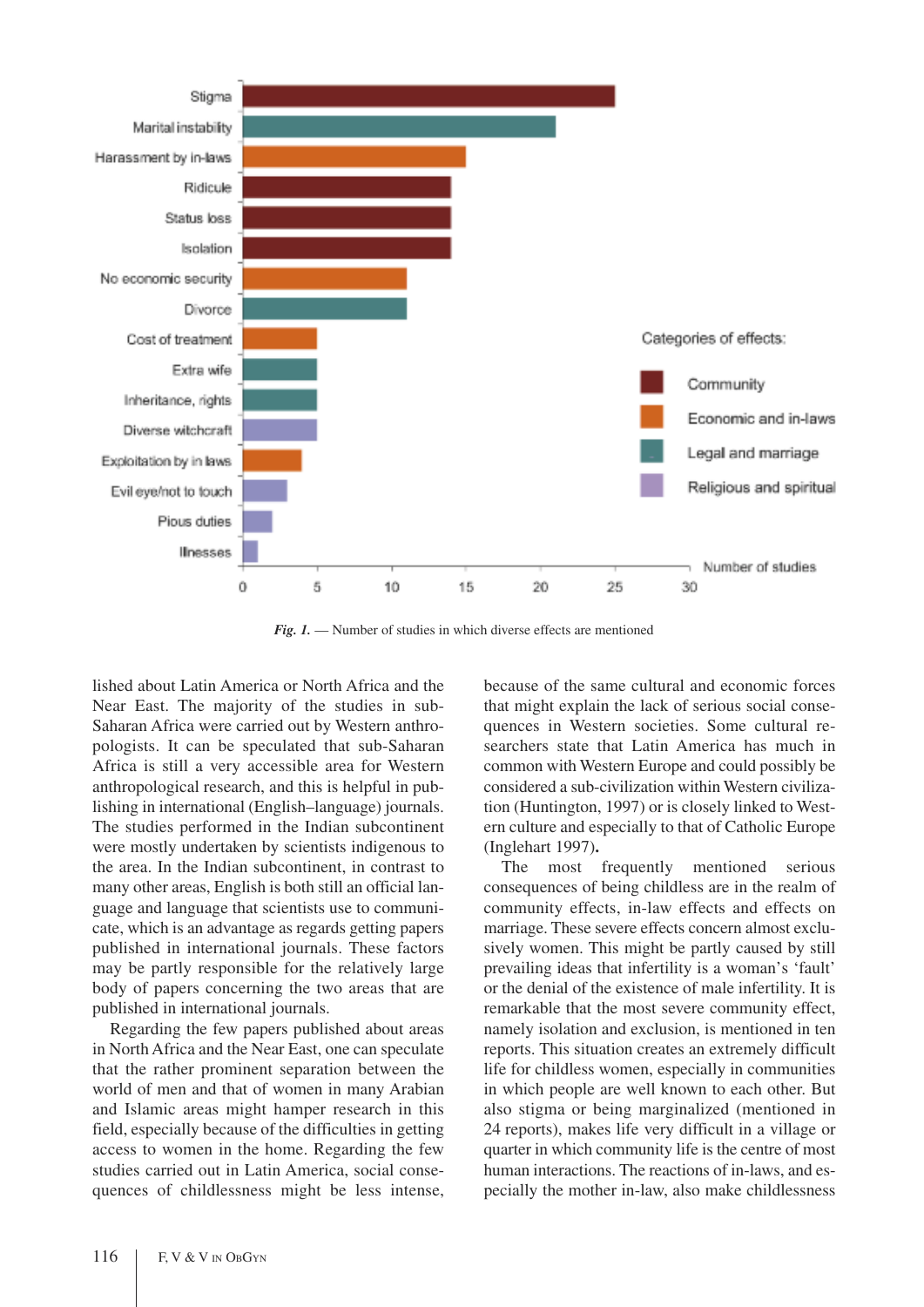Number of studies



*Fig. 2.* — Frequency of effect if mentioned in studies

difficult to bear: harassment and rejection by in-laws is reported in 14 studies, while exploitation of the childless woman by the in-laws (husbands' family) is reported four times. In addition and often also influenced by in-laws, childlessness may lead to marital instability as described in 20 reports. Five reports state that husbands have actually taken another wife, and 11 state that husbands have divorced their childless wives. These effects on marriage are not so different from those reported by a recent study among elderly involuntary childless women done in the West (Wirtberg *et al.*, 2007). However, positive marriage effects have regularly been reported in studies in Western countries on couples in treatment or during reproductive life (Van Keep *et al.*, 1973; Callan, 1987; Baram *et al.*, 1988; Schmidt *et al.*, 2005). These effects are supposed to be associated with the shared experience of husband and wife of having to adapt to infertility and treatment. In contrast to marriage effects, accusations of witchcraft, including having the evil eye or being responsible for illness, are not mentioned very often (six studies) but this may indicate that community members try to avoid and exclude childless women as much as possible.

In studies carried out in the Indian subcontinent, community effects and especially in-law effects are reported more often than in studies performed in sub-Saharan Africa. This might be explained by the possibly greater importance of in-laws in the lives of married women and their nuclear families, in the areas were the studies have been carried out. Actual divorce is mentioned more in the sub-Saharan studies. Here, a role may be played by local customs related to marriage and divorce that makes dissolution of the marriage easier and more common. However, in describing these differences it is necessary to remark that there are of course large differences in cultural and economic circumstances within both these parts of the world, and this makes overall conclusions very preliminary and rather imprecise. This applies especially to the comparison between sub-Saharan Africa and the Indian subcontinent.

A considerable number of the studies were limited in focus and did not take into consideration all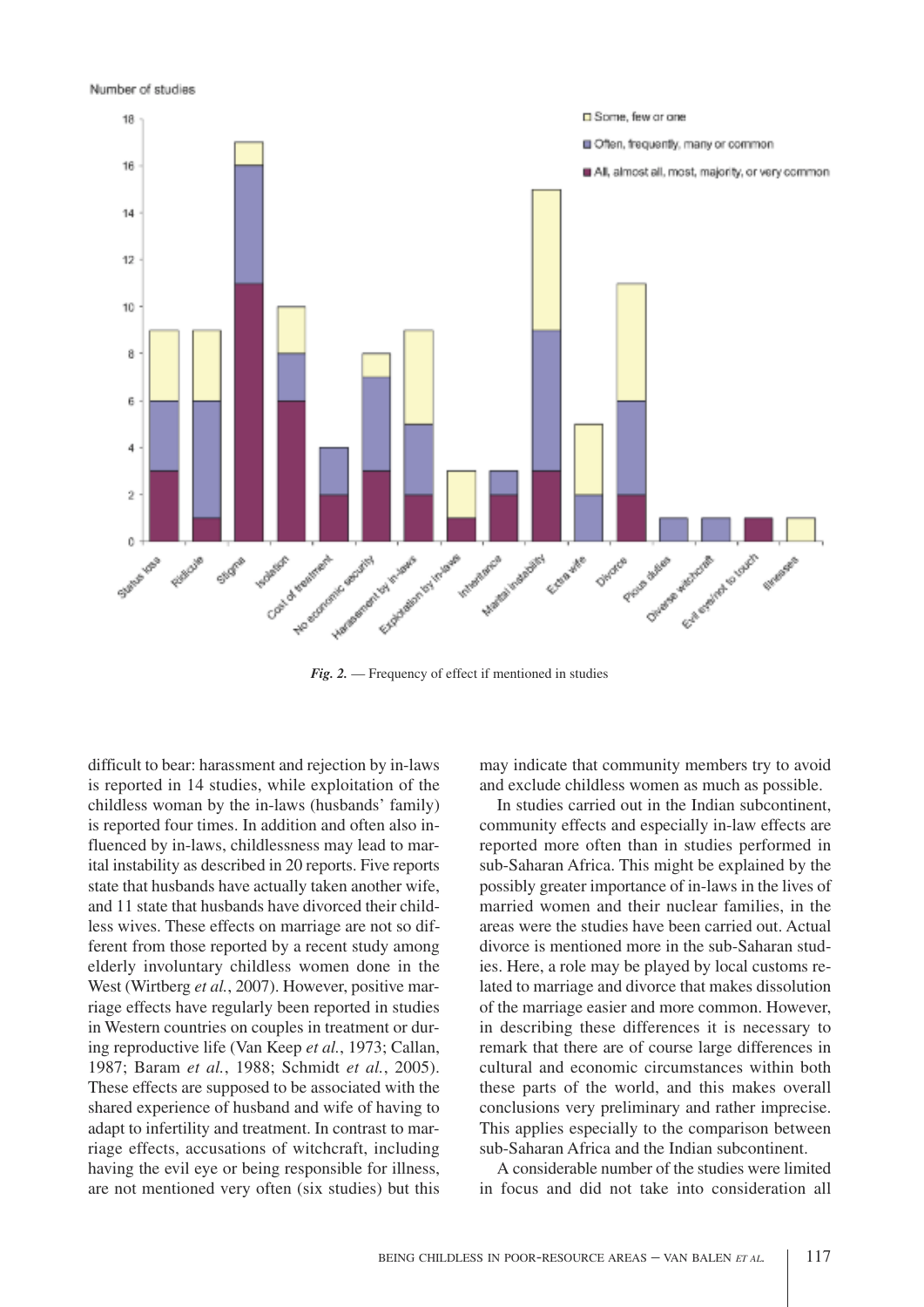

*Fig. 3.* — Comparison of Sub-Saharan Africa and Indian Sub-Continent: Percentages of studies in which effect is mentioned (effects with a differences of 20% and more are mentioned.

discerned types of social effects, thus effects might be unreported or under-reported. Some of the studies included research among childless persons as well as among women and men who already had a child. Assuming that the effects of not having a child at all are greater than the effects of not being able to have another child, there might be also under-reporting on severity of effects. Furthermore there are some considerable uncertainties in the reports that make the results difficult to interpreter. Some of the studies did not report very well on the numbers of respondents or the frequency of effects. Social effects were sometimes described without revealing the sources of this knowledge. In other cases, in which different methods for information gathering were used, it is not always clear on which source the various results were based. In addition, about half of the studies were based on samples of women or couples who were looking for treatment or were having treatment, and thus those who did not visit hospitals, clinics or other health-care centres were not included. According to the study by Boivin and colleagues (2007), this number might be about half of the infertile populations in the areas concerned.

Most studies were qualitative, used small samples and were very local. Although qualitative research is very useful in exploring new areas and new issues, quantative studies could help to corroborate the findings. Moreover, it would allow for statistical analysis, in particular it would be possible to analyse the relationships between the social effects of childlessness and the socio-economic and cultural variables.

Of course, whether or not one has a child is not the only factor that influences one's status and one's well-being; for instance, Donkor and Sandall (2007) showed that infertile women in Southern Ghana with a relatively high status in the community that is derived from other factors (e.g. education), were less stigmatized than other infertile women. Nahar (2007) also described that childless women from poor rural families suffered much more than childless women from the urban middle class in Dacca. Also, Riessman (2000b) described a lesser ferquency of insults and ridicule among economically priviliged childless women than among poor chidlless women in rural Kerala.

In contrast to most Western studies on childlessness and infertility few studies in poor resource areas have focused on psychological effects. It might be expected that the often intense social consequences described above may exacerbate the psychological consequences (e.g. stress, anxiety, depression and health complaints) much more than in the West. Indeed, a study by Dyer (2005) into the psychological distress of infertile women in a local community of Cape Town showed that women who reported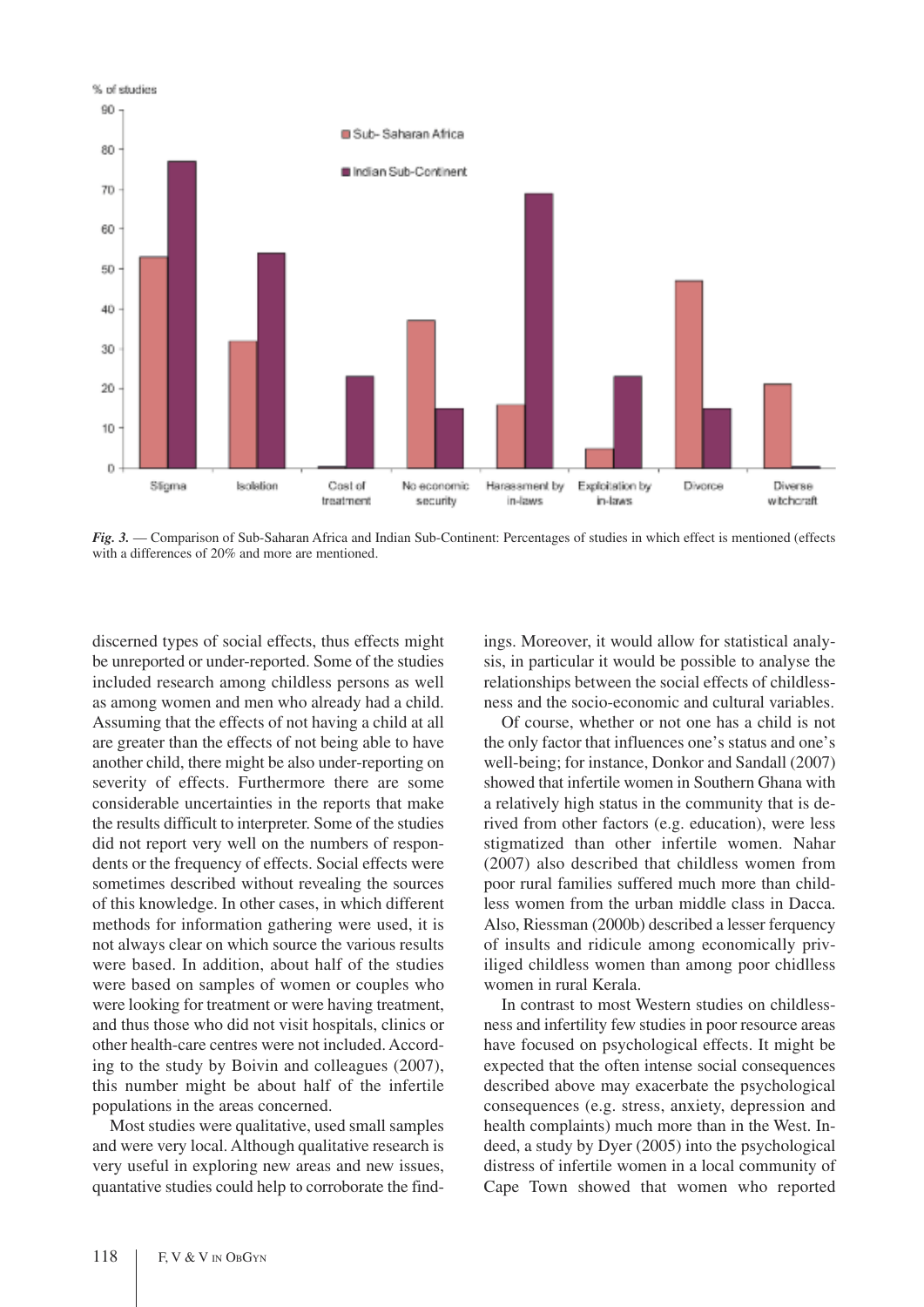intense social effects (i.e. physical abuse perpetrated by their husbands) suffered considerably more stress than infertile women in non-abusive relationships.

Finally, it can be asked whether economic and social development will ameliorate the often immensely serious consequences of being childless. In the rich Western countries, these social effects are seldom found. It is possible that some of the economic consequences regarding for example, care in old age and lack of economic security will diminish as economies develop further. Couples will be much less dependent on their children for their income. In Western countries, on a lifetime basis children cost more than they deliver. Economists have calculated that in the West a woman who has children will earn about EUR 100,000 less than a woman who does not have children (Mertens *et al.*, 1995; Pott-Butter, 1997). The Dutch 'household budget' institute recently stated that one child costs about 17% of the mean annual family income, and two children about 26% (Nibud, 2009). Across the Atlantic, the US Department of Agriculture stated in an Internet release that to raise a child to the age of 17 costs USD 150,000-300,000, depending on the family's social class (USDA News Release 0023.09). It might be argued that also in developing areas the balance between earnings and costs of having children is changing, because in the last decades the mean number of children per couple in many developing areas has decreased dramatically, especially in Asia, North Africa and the Near East (Population Studies, website 2009). Associated with this it appears that the nuclear family is becoming more and more the ideal family form (Pashigian, 2002; Nahar 2008), which may result in less influence from in-laws, and consequently less harassment by them. Improvements and developments in schooling that lead to more knowledge and information about the causes of infertility may mitigate the negative views of people in the community towards people who do not succeed in having a child and especially towards the end of blaming women for infertility. In this respect, active resilience among some of the childless women as described by Riessman (2000b) and by Nahar (2007) may help to diminish discriminatory behaviour. However, in many areas of the world there is still a pronatalist culture in which, besides the marginalization of involuntarily childless couples, the phenomenon of being voluntarily childless or postponing of having children is not well received (Feldman-Savelsberger, 2002; van Balen and Inhorn, 2002; Kagitbasi and Ataca, 2005). The social acceptance of couples who do not want to have children may be a sign of the disappearance of the stigmatization of being childless. Childless couples will probably continue to suffer negative social consequences as long as under the prevailing cultural

forces they are considered less worthy than other couples.

#### **References**

- Apte H, Mali L, Navle M, Revle S. Womanhood first: sex workers and infertility in Pune city. J Reprod Infant Psychol. 2004;22:271-8.
- Baram D, Tourtelot E, Maecher E, Ko-Fen H. Psychosocial adjustment following unsuccesfull in vitro fertilization. J Psychosom Obst Gyn. 1988;9:191-198.
- Bharadwaj A. Infertility and gender: a perspective from India. In: Van Balen F, Gerrits T and Inhorn M (eds). Social science research on childlessness in a global perspective. University of Amsterdam, Amsterdam, the Netherlands 2000, 65-74.
- Bhatti LI, Fikree FF, Khan A. The quest of infertile women in squatter settlements of Karachi, Pakistan: a qualitative study. Soc Sci Med. 1999;49:637-49.
- Boivin J, Bunting L, Collins JA, Nygren KG. International estimates of infertility prevalence and treatment-seeking: potential need and demand for infertility medical care. Hum Reprod. 2007;22:1506-12.
- Boonmongkon. Living through infertility: from loss to resolution of the life course of Thai women. In: Van Balen F, Gerrits T and Inhorn M. (eds). Social science research on childlessness in a global perspective. University of Amsterdam, Amsterdam, the Netherlands 2000, 28-34.
- Bos HMW, Van Balen F, Visser A. Social and cultural factors in infertility and childessness. Patient Educ Counsel. 2006;59: 223-225.
- Brkovich AM, Fisher WA. Psychological distress and infertility: Forty years of research. J Psychosom Obst Gyn. 1998;19: 218-28.
- Callan VJ. The personal and marital adjustment of mothers and voluntary and involuntary childless wives. J Marr Fam. 1987;49:847-856.
- Chapman E, Smith JA. Interpretative phenomenological analysis and new genes**.** J Health Psychol. 2002;7:125-30.
- Denga DI. Childlessness and marital adjustment in Northern Nigeria. J Marriage Family. 1982;44:799-802.
- Dyer SJ. Infertility in South Africa: women's reproductive health knowledge and treatment-seeking behavior for involuntary childlessness. Hum Reprod. 2002;17:1657-62.
- Dyer SJ, Abrahams N, Hoffman M, Van der Spuy ZM. Men leave me as I cannot have children": women's experiences with involuntary childlessness. Hum Reprod. 2002;17:1663- 8.
- Dyer SJ, Abrahams N, Mokoena NE, Van der Spuy ZM.You are a man because you have children": experience, reproductive health knowledge and treatment-seeking behaviour among men suffering from couple infertility in South Africa. Hum Reprod. 2004;19:960-7.
- Dyer SJ, Abrahams N, Mokoena NE, Lombard CJL, Van der Spuy ZM. Psychological distress among women suffering from couple infertility in South Africa: a quantitative assessment. Hum Reprod. 2005;20:1938-43.
- Donkor ES, Sandall J. The impact of perceived stigma and mediating social factors on infertility-related stress among women seeking infertility treatment in Southern Ghana. Soc Sci Med. 2007;65:1683-94.
- Feldman-Savelsberg P. Is infertility an unrecognized public health and population problem? The view from the Cameroon Grassfields. In: Inhorn MC and Van Balen F (ed). Infertility around the globe. New thinking on childlessness, gender, and reproductive technologies. UCLA-press, Berkeley, LA, USA 2002, 215-32.
- Fido M, Zahid MA. Coping with infertility among Kuwaiti women: cultural perspectives. International J Soc Psychiatry. 2004;50:294-300.
- Gerrits T. Social and cultural aspects of infertility in Mozambique. Patient Educ Counsel. 1997;31:39-48.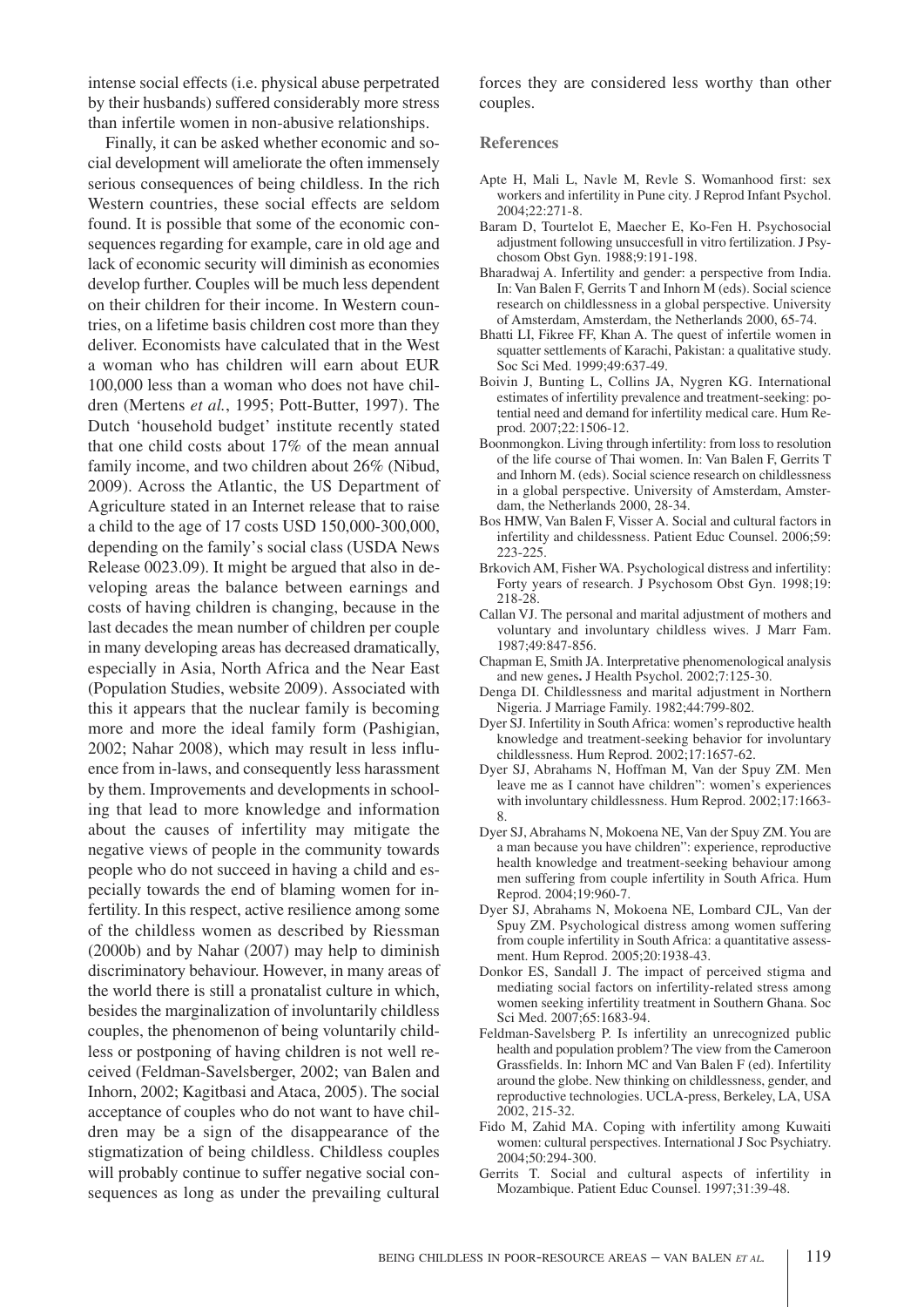- Gerrits T (2002) Infertility and matrilineality: the exceptional case of the Macua of Mozambique. In: Inhorn MC and Van Balen F (ed). Infertility around the globe. New thinking on childlessness, gender, and reproductive technologies. UCLApress, Berkeley, LA, USA 2002, 222-46.
- Gijsels M, Mgalla Z, Wambura L. No child to send: context and consequences of female infertility in northwestern Tanzania. In: Boerma JT and Mgalla Z (eds). Women and infertility in sub-Saharan Africa: a multi-disciplinary perspective. Royal Tropical Institute, Amsterdam, the Netherlands 2001, 203-  $22.2$
- Greil AL. Not yet pregnant, infertile couples in contemporary America. Rutgers University Press, New Brunswick, USA 1991.
- Greil AL. Infertility and psychological distress: A critical review of the literature. Soc Sci Med. 1997;11:1506-12.
- Handwerker L. The politics of making modern babies in China: reproductive technologies and the new eugenics. In: Inhorn MC and Van Balen F (eds). Infertility around the globe, new thinking on childlessness, gender and reproductive technologies. UCLA-press, Berkeley, Los Angeles, USA 2002, 298- 314.
- Hollos M. Profiles of infertility in Southern Niheria: women's voices from Amakiri. Afr J Reprod Health. 2003;7:46-56.
- Hollos M, Larsen U. Motherhood in sub-Saharan Africa: the social consequences of infertility in an urban population in northern Tanzania. Cult Health Sex. 2008;10:159-73.
- Hörbst V. Male infertility in Mali, kinship and impacts on biomedical practice in Bamako. In: Brockopp J and Eich T (eds). Muslim ethis; theory and practice. South Caroline University Press, South Caroline, USA 2008, 118-37.
- Huntington SP. The clash of civilizations and the remaking of the world order. Simon and Schuster, New York, USA 1997.
- ICPD. ICPD Plan of Action. UNICPD secretariat, New York, USA 1994.
- Inglehart R. Modernization and postmodernization. Princeton University Press, Princeton, USA 1997.
- Inhorn MC. Quest for conception, gender, infertility and Egyptian medical traditions. University of Pennsylvenia Press, Philadelphia, USA 1994.
- Jenkins GL. Childlessness, adoption, and Milagros de Dios in Costa Rica. In: Inhorn MC and Van Balen F (eds). Infertility around the globe, new thinking on childlessness, gender and reproductive technologies. UCLA-press, Berkeley, Los Angeles, USA 2002, 171-90.
- Johnson JW. In home care for frail childless adults: getting by with a little help from their friends? Urban Institute, Washington, USA 2996.
- Kagitcibasi C, Ataca B. Value of children and family change : a three-decade portrait from Turkey. Appl Psychol Int Rev. 2005;54:317-37.
- Kielman K. Barren ground: contesting identities of infertile women in Pemba, Tanzania. In: Lock M and Kaufert PA (eds). Pragmatic women and body poltics. Cambridge University Press, Cambridge, UK 1998, 127-63.
- Koster-Oyekan W. Infertility among Yoruba women: percepetions on causes, treatments and consequences. Afr J Reprod Health. 1999;3:13-26.
- Leonard L. Problematizing fertility: "scientific" accounts of Chadian women's narratives. In: Inhorn MC and Van Balen F (eds). Infertility around the globe, new thinking on childlessness, gender and reproductive technologies. UCLA-press, Berkeley, Los Angeles, USA 2002, 215-32.
- Mariano E. Conceptions about woman's childlessness and land's infertility in a Rhonga community in the South of Mozambique. In: Van Balen F, Gerrits T and Inhorn M (eds). Social science reearch on childlessness in a global perspective. University of Amsterdam, Amsterdam, the Netherlands 2000, 136-39.
- Mariano E. Involuntary childlessness among the Shangana (Mozambique). J Reprod Infant Psychol. 2004;22:261-70.
- Meera Guntupalli A, Chenchlgudem P. Perceptions, causes and consequences of infertility among the Chenchu tribe of India. J Reprod Infant Psychol. 2004;22:249-60.
- Mertens N, Schippers J, Siegers J. Career interruptions and women's life-time earnings. Europ J Women's Stud. 1995;2:469-91.
- Meyer B. Satan, slangen en geld: bekentenissen over duivelse rijkdom in christelijk Ghana (Satan, snakes and money: confessions about devilish richness in christian Ghana). In: Driessen H and De Jonge H (eds). In de ban van betekenis, proeven van symbolische antropologie (Under the spell of meaning, essays of symbolic anthropology). SUN, Nijmegen, the Netherlands 1994, 170-97.
- Mulgaonkar V. Treatment seeking behaviour of childless couples in the slums of Mumbai. In: Van Balen F, Gerrits T and Inhorn M (eds). Social science reearch on childlessness in a global perspective. University of Amsterdam, Amsterdam, the Netherlands 2000a, 95-101.
- Mulgaonkar V. A research and an intervention programma on women's reproductive health in slums of Mumbai. Sujeevan Trust, Mumbai, India 2000b.
- Nahar P, Sharma A, Sabin K, Begum L, Ahsan SK, Baqui AH. Living with infertility: experiences among urban slum populations in Bangladesh. Reprod Health Matters, 2000;8: 33-44.
- Nahar P. Childlessness in Bangladesh, suffering and resilience among rural and urban women. University of Amsterdam, Amsterdam, the Netherlands 2007.
- Neff DL. The social construction of infertility: The case of the matrilineal Nayars in South India. Soc Sci Med. 1994;39: 475-85.
- Nene UA, Covaji K, Apte H. Infertility: a label of choice in the case of sexual dysfunctional couples. Patient Educ Counsel, 2005;59:234-8.
- NIBUD Nationaal Instituut voor Budgetvoorlichting. Hoeveel kost uw kind? (How much costs your child). Downloaded http://www.nibud.nl/uitgaven/kinderen/kosten-van-kinderen. html at 3-6-2009.
- Okonofua F, Harris D, Odebiyi A, Kane T, Snow RC. The social meaning of infertility in Southwest Nigeria. Health Transition Rev. 1997;7:205-20.
- Pashigian MJ. Infertility and the politics of marriage in Northern Vietnam. In: Van Balen F, Gerrits T and Inhorn M (eds). Social science research on childlessness in a global perspective. University of Amsterdam, Amsterdam, the Netherlands 2000, 127-8.
- Pashigian MJ. Conceiving the happy family, infertility and marital politics in Northern Vietnam. In: Inhorn MC and Van Balen  $\overline{F}$  (eds). Infertility around the globe, new thinking on childlessness, gender and reproductive technologies. UCLApress, Berkeley, Los Angeles, USA 2002, 134-51.
- Pearce TO. She will not be listened to in public. Perceptions among the Yoruba of infertility and childlessness in women. Reprod Health Matters. 1999;13:69-79.
- Pott-Butter. Uitgesteld ouderschap: wiens keus, wiens kosten (Late parenthood, choices and costs). In Beets G, Bouwens A and Schippers J (eds) Uitgesteld ouderschap (Late parenthood). Thesis, Amsterdam, the Netherlands 1997.
- Riessman C. Positioning gender identity in narratives of infertility: South Indiam women's lives in context. In: Van Balen F, Gerrits T and Inhorn M (eds). Social science research on childlessness in a global perspective. University of Amsterdam, Amsterdam, the Netherlands 2000a, 35-43.
- Riessman C. Stigma and everyday resistance practices, childless women in South India. Gender Society, 2000b;14:111- 35.
- Riessman CK. Positioning gender identity in narratives of infertility: South Indian women's lives in context. In: Inhorn MC and Van Balen F (eds). Infertility around the globe, new thinking on childlessness, gender and reproductive technologies. UCLA-press, Berkeley, Los Angeles, USA 2002, 152- 70.